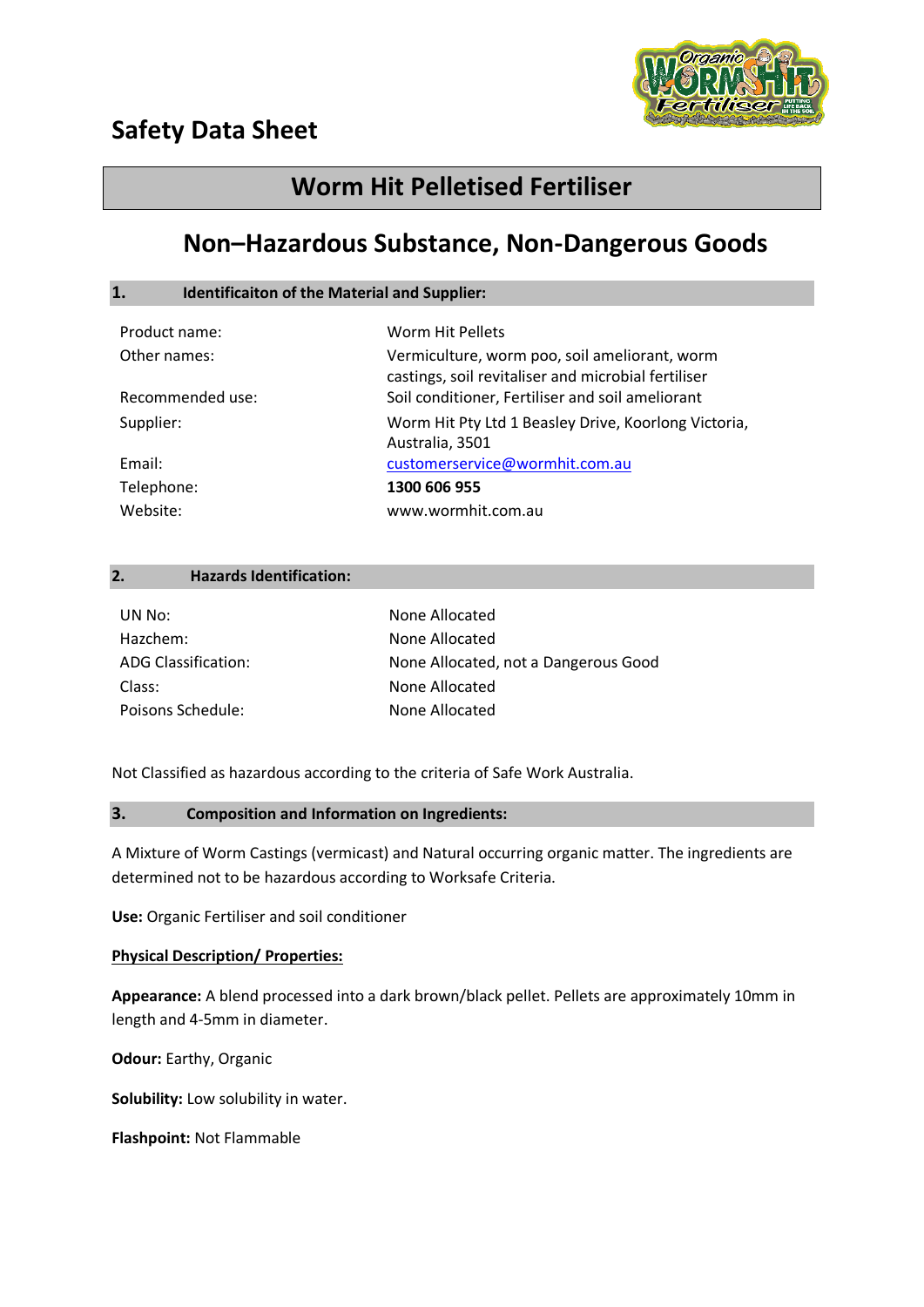#### **4. First Aid Measures:**

#### **General Information:**

You should call the Poisons Information Centre (13 11 26) if you believe you have been poisoned, burned or irritated by this product.

**Swallowed:** Rinse mouth with water. Do not induce vomiting. Give plenty of water to drink. If irritation persists, seek medical advice.

**Eye:** Immediately hold eyes open and flush water for at least 15 minutes. If irritation persists, seek medical advice.

**Skin:** Take off contaminated clothing. Rinse skin immediately with plenty of water for 15-20 minutes. Seek medical advice if irritation persists.

**Inhaled:** If inhaled, remove affected persons from contaminated area. Keep at rest until recovered. If symptoms are shown, seek medical advice immediately.

#### **Advice to Doctor:**

Treat Symptomatically

#### **5. Fire Fighting Measures**

**Fire and exposure Measures:** This mixture is not combustible under normal conditions. May emit toxic and/or irritating fumes if it catches alight.

**Personal Protection Equipment (PPE):** Fire fighters should wear full protective clothing and selfcontained breathing apparatus operated in a positive pressure mode. Fight fire from safe location.

**Suitable Extinguishing Media:** Water spray or fog, foam, dry chemical powder and carbon dioxide

## **6. Accidental Release Measures:**

**Emergency Procedures:** Ensure adequate ventilation. Wear personal protection equipment. Prevent product from entering drains and surface water

**Methods and Materials for contaminant clean up:** Use good housekeeping practices. Clean up promptly by sweeping or vacuum. Do not create a powder cloud by using a brush or compressed air. If material is uncontaminated, collect and reuse as recommended for product.

## **7. Handling and Storage:**

Store in a cool (below 30 degrees C), dry and well ventilated area out of direct sunlight.

Containers should be kept closed. Store away from food, drinks and animal feeding materials.

## **Keep out of reach of Children and Animals**

Keep away from extreme heat and open flames.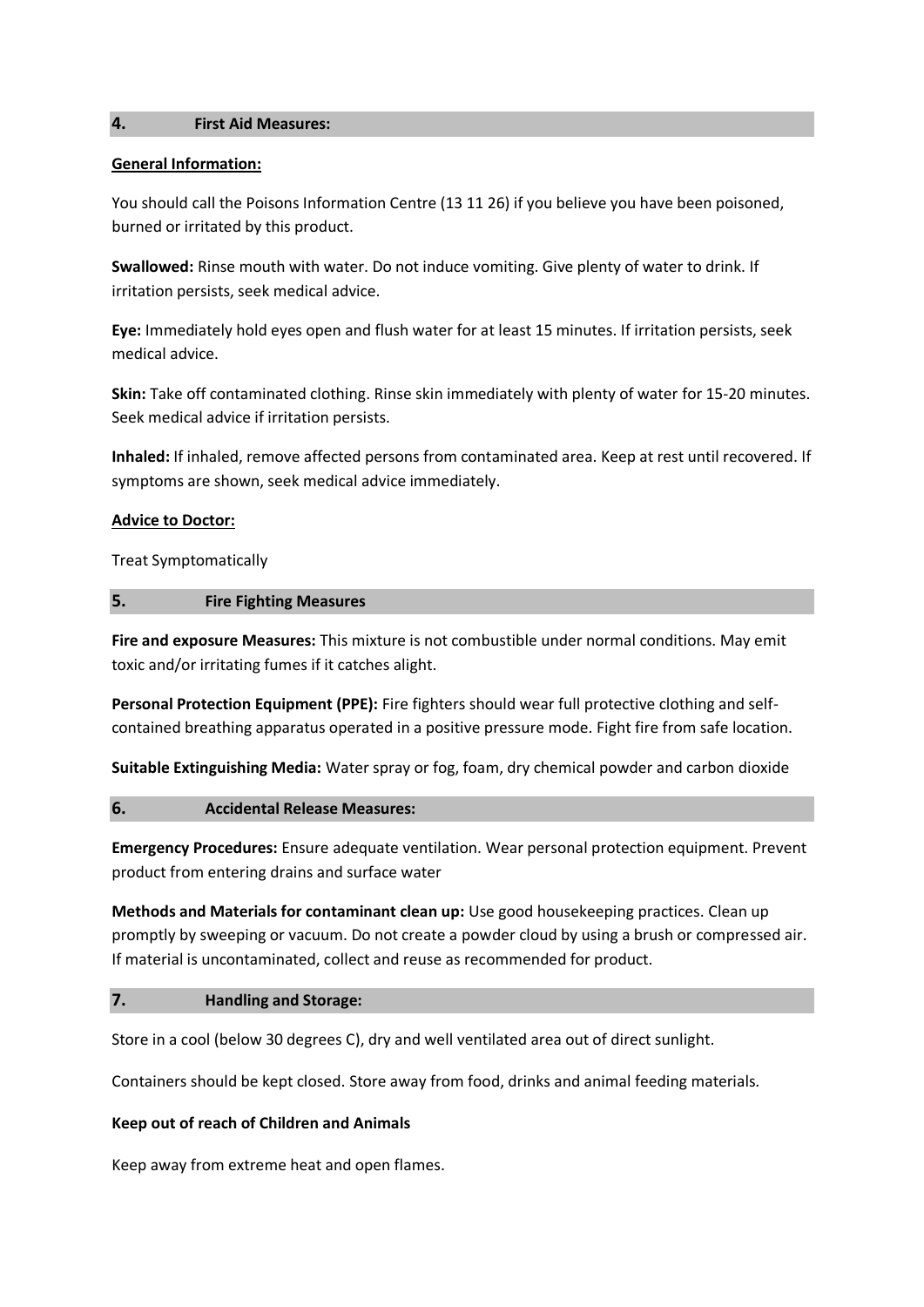## **8. Exposure Controls and Personal Protection:**

**Exposure Standards:** Exposure limits are unlikely to be reached under normal use.

**Engineering Controls:** Avoid generating and inhaling dusts. Use in well ventilated area. Ensure air concentrations are below quoted Exposure Standards. Keep containers closed when not in use.

**Personal Protection:** Avoid eye contact and repeated or prolonged skin contact. Wear gloves and wash hands and contaminated skin after handling. Avoid generating and inhaling dust. If dust exists, wear dust respirator meeting the requirements of AS/NZS 1715/6. Always carry out good personal hygiene and ensure to wash hands after use and before eating, drinking or smoking or using the toilet.

| 9.                       | <b>Physical and Chemical Properties:</b> |                                                                                                                             |
|--------------------------|------------------------------------------|-----------------------------------------------------------------------------------------------------------------------------|
| <b>Physical State:</b>   |                                          | Organic blend processed into a dark brown, black solid<br>pellet. Pellets approximately 10mm long and 4-5mm in<br>diameter. |
| Odour:                   |                                          | Earthy, organic                                                                                                             |
| Solubility:              |                                          | Slightly to not Soluble                                                                                                     |
| <b>Specific Gravity:</b> |                                          | $0.7$ kg/l                                                                                                                  |
| <b>Vapour Density:</b>   |                                          | Not Available                                                                                                               |
|                          | Vapour Pressure (20°C):                  | Not Available                                                                                                               |
| Flash Point (°C):        |                                          | Not Applicable                                                                                                              |
|                          | Melting Point/Range (°C):                | Not Available                                                                                                               |
|                          | Decomposition Point (°C):                | Not Available                                                                                                               |
|                          | Auto Ignition Temp(°C):                  | Not Applicable                                                                                                              |
|                          |                                          |                                                                                                                             |

#### 10. **Stability and Reactivity:**

**Stability:** Stable under normal conditions of use.

**Conditions to Avoid:** Keep containers and bulker bags tightly closed and keep away from sources of ignition, damp or wet conditions.

**Incompatible Materials:** Combustible materials, herbicides, fungicides, oxidising agents.

**Fire Decomposition:** Under fire conditions this product may emit toxic and/or irritating fumes, smoke and gases including carbon dioxide and oxides of nitrogen.

## **Hazardous Reactions:** None Known

## 11. **Toxicological Information:**

**General:** Low toxicity for humans and animals.

**Ingestion:** Ingestion of this product may result in nausea, vomiting, abdominal irritation, diarrhoea.